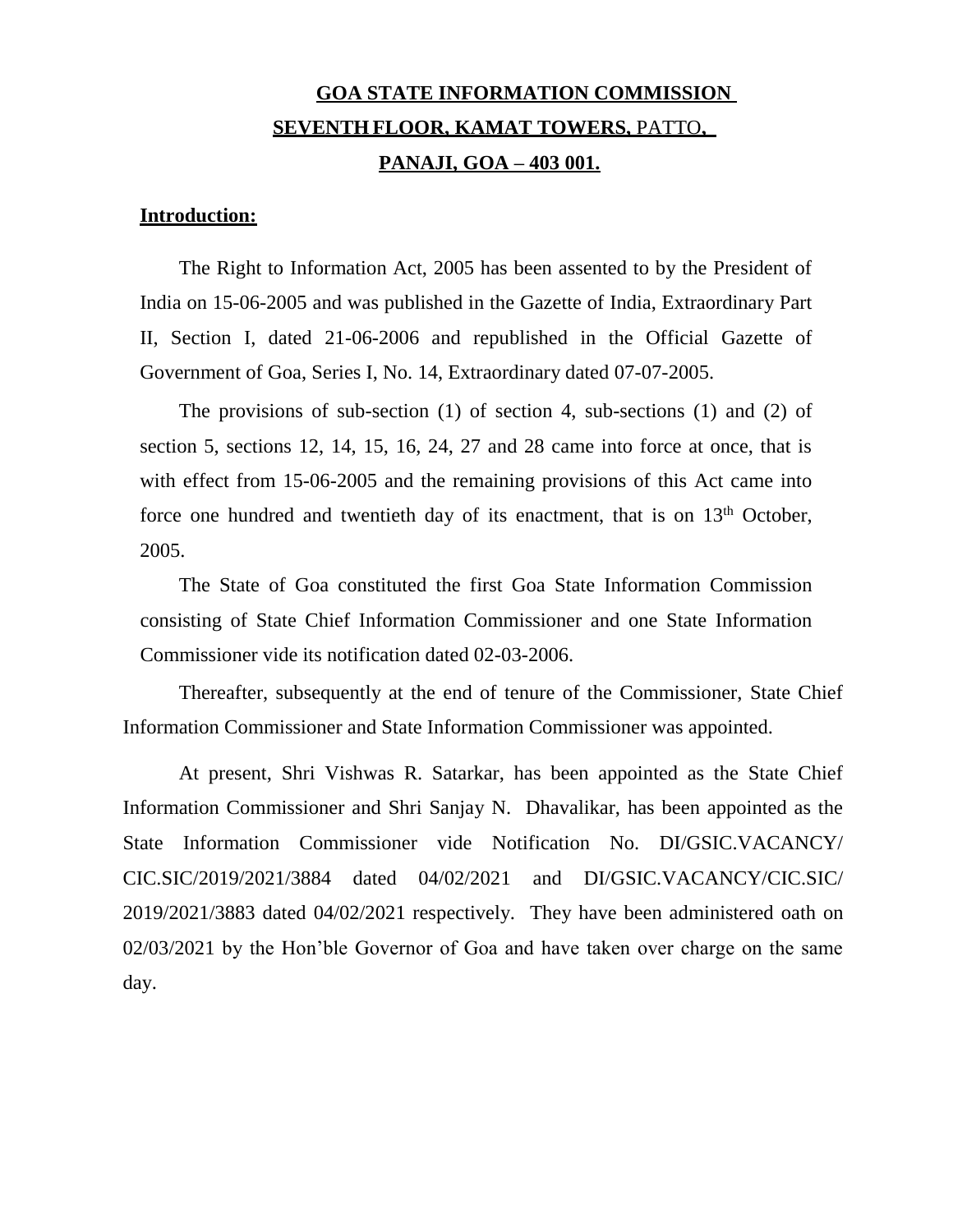# **GOA STATE INFORMATION COMMISSION**

#### **Section 4(1)(b)(i)**

#### **PARTICULARS OF ORGANISATION, FUNCTIONS AND DUTIES**

# **Name of the office :- GOA STATE INFORMATION COMMISSION Address :- SEVENTH FLOOR, KAMAT TOWERS, PATTO, PANAJI-GOA 403001.**

# **The Information Commissioners:-**

| 1. State Chief Information Commissioner (SCIC):- | Shri Vishwas R. Satarkar  |
|--------------------------------------------------|---------------------------|
| 2. State Information Commissioner (SIC):-        | Shri Sanjay N. Dhavalikar |

#### **FUNCTIONS:**

Goa State Information Commission (GSIC) has been constituted under sub-section (1) of section 15 of the Right to Information (RTI) Act, 2005 vide Gazette Notification dated March 02, 2006. The Commission's mandate is to exercise the powers conferred on, and to perform the function assigned to it under the Act.

The Goa State Information Commission consists of (a) The State Chief Information Commissioner; and (b) one State Information Commissioner.

The general superintendence, direction and management of the affairs of the Information Commission vests in the State Chief Information Commissioner who is assisted by the State Information Commissioner and exercises all such powers and does all such acts and things which may be exercised or done by the State Information Commission autonomously without being subjected to directions by any other authority under the RTI Act.

The Act enjoins upon the State Government to provide the State Chief Information Commissioner and the State Information Commissioners with such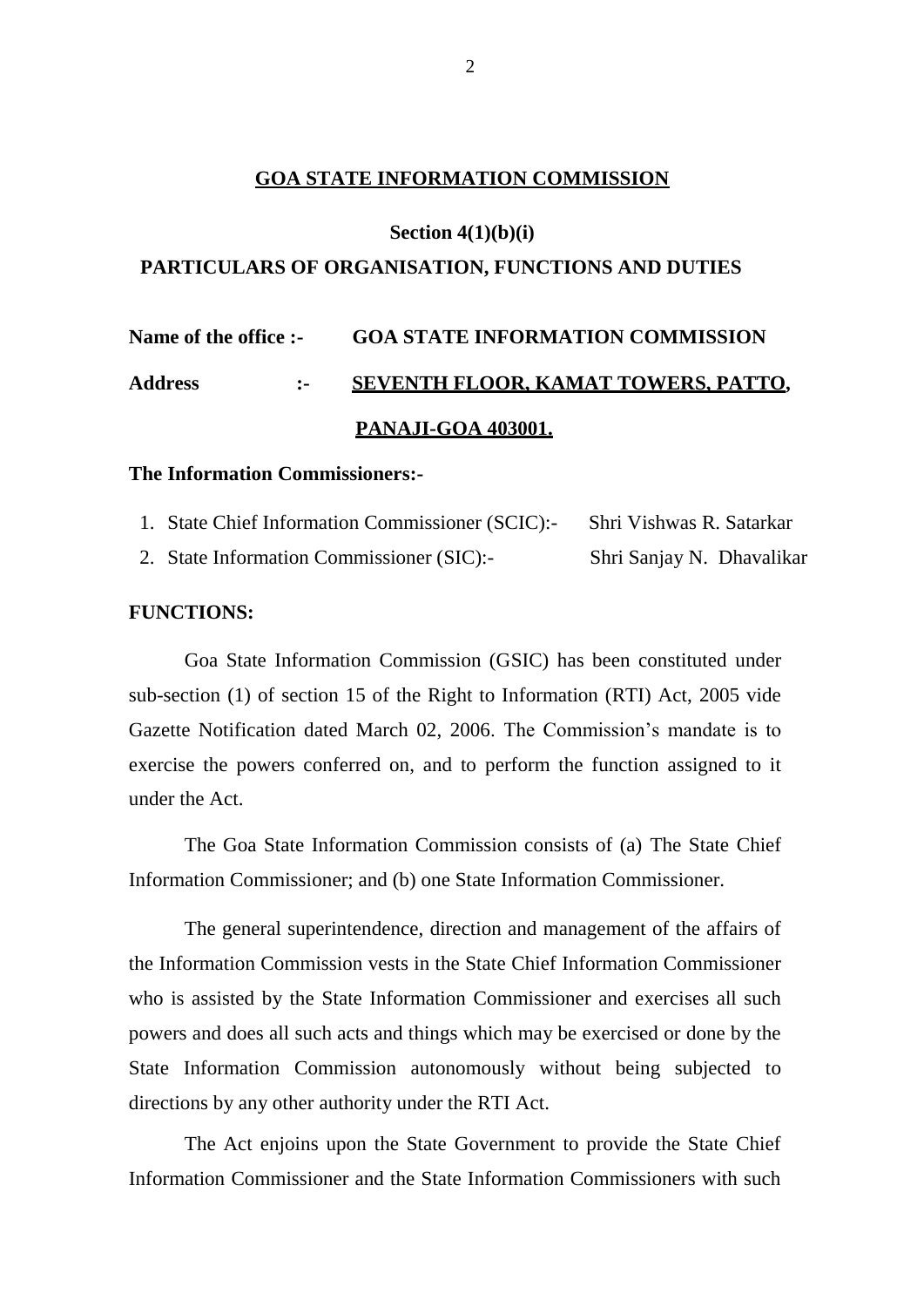officers and employees, as may be necessary for the efficient performance and their functions under this Act, and the salaries and allowances payable to and the terms and conditions of service of the officers and other employees appointed for the purpose of this Act shall be such as may be prescribed. Sanctioned strength of the Commission has been merged with the Department of Information and Publicity which is a administrative Department vide order No.DI/ADMN/AMR/2017-18/18-19/4817 dated 07/01/2019 issued by Department of Information and Publicity. At present the Commission consists of following:-

| Sr.<br>No. | Designation                                 | Pay Scale           | Available      |
|------------|---------------------------------------------|---------------------|----------------|
| 1.         | <b>State Chief Information Commissioner</b> | Rs.2,25,000 (Fixed) | $\mathbf{1}$   |
| 2.         | <b>State Information Commissioner</b>       | Rs.2,25,000 (Fixed) |                |
| 3.         | Secretary                                   | Level 14            | 1              |
| 4.         | Under Secretary-cum-Registrar               | Level 10            |                |
| 6.         | Accountant                                  | Level 6             | 1              |
| 7.         | Stenographer Grade $\overline{-1}$          | Level 6             | $\overline{2}$ |
| 7.         | <b>UDC</b>                                  | Level 4             | 1              |
| 9.         | <b>LDC</b>                                  | Level 2             | $\overline{2}$ |
| 10.        | Driver                                      | Level 2             | $\mathbf{1}$   |
| 11.        | <b>MTS</b>                                  | Level 1             | 1              |
|            |                                             | Total               | 12             |

Besides the above employees, there are 02 Data Entry Operators, 02 Security Guards, 01 Utility Attendant, 01 Daily wage employee and 02 Drivers on contract/outsourced.

**Nodal Department** - The Right to Information Act, 2005 is administered by the Department of Information and Publicity at the State Government level. The Department is also Budget Controlling Authority of the Commission.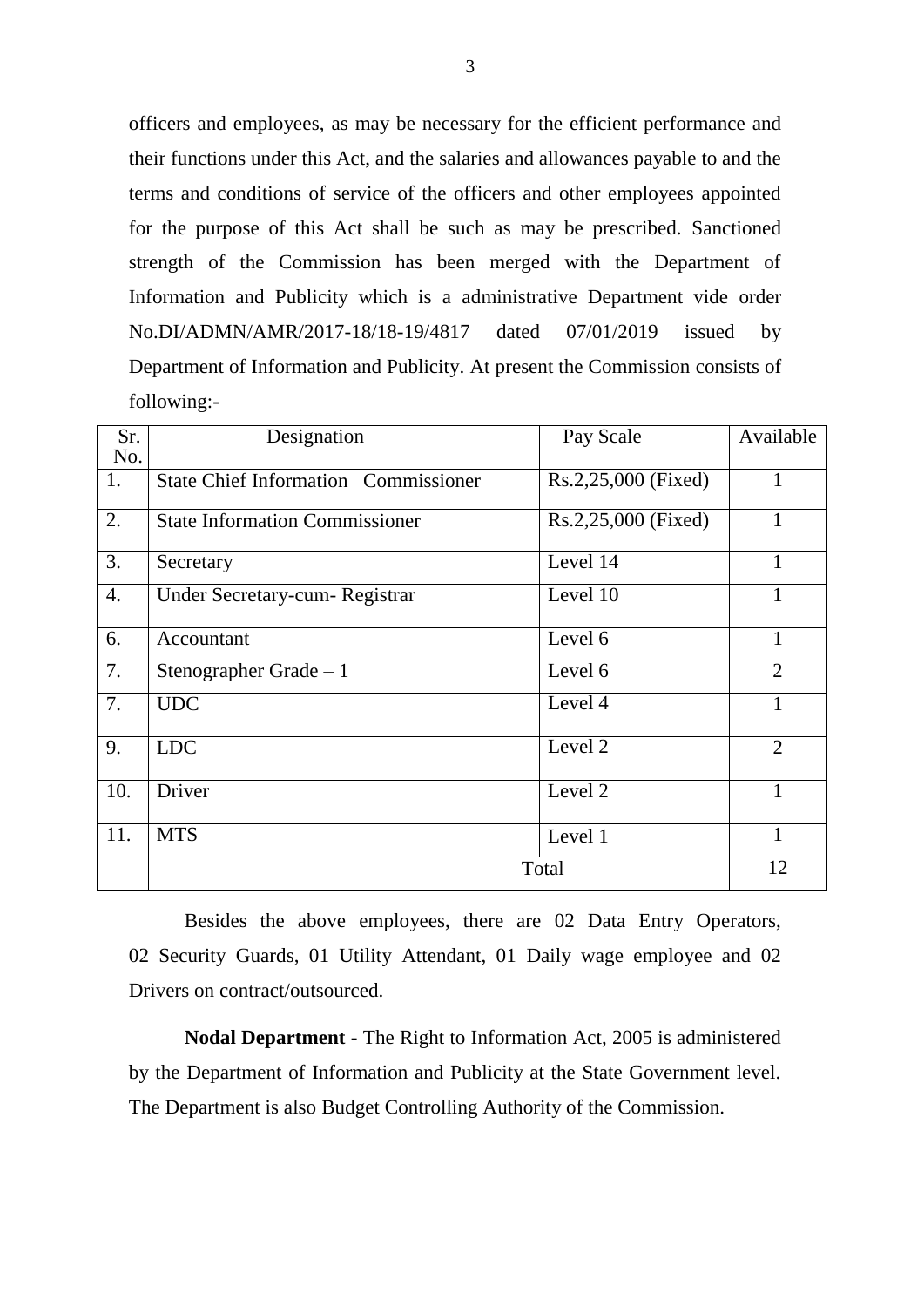**Reporting to which authority** – Though the budget provision for the Commission is made in the budget head pertaining to Department of Information & Publicity, the Commission enjoys complete autonomy and submits its Annual Report as envisaged in the RTI Act, 2005 to the Government which has to place it before the Legislative Assembly.

**Jurisdiction** - All public authorities substantially funded by State Government all over the State have to implement the RTI Act, 2005 and the Commissioner will monitor their work in this area.

**Mission** – To ensure the citizens their right to information from public authorities in accordance with provisions of the RTI Act, 2005.

**Vision** – Transparent functioning of public authorities to enable in achieving the goals envisaged in the Right to Information Act, 2005 for every Indian citizen.

**Objectives**–Fulfilling the mandate assigned in the RTI Act, 2005.

**Details of Services provided /duties** – As per the RTI Act, 2005 the Commission has been assigned the task of receiving complaints and appeals, for providing suitable relief to the complainants /appellants as the provision of the RTI Act, 2005. The monitoring of the implementation of the Right to Information Act in Goa also vests in the Goa State Information Commission, for which all the State Government, Ministries/Departments are mandated under Section 25 of the Act to provide information as required to the Commission.

**Physical Assets** - Office premises is presently on rent and is furnished by the State Government.

# **ORGANIZATION CHART OF THE STATE INFORMATION COMMISSION**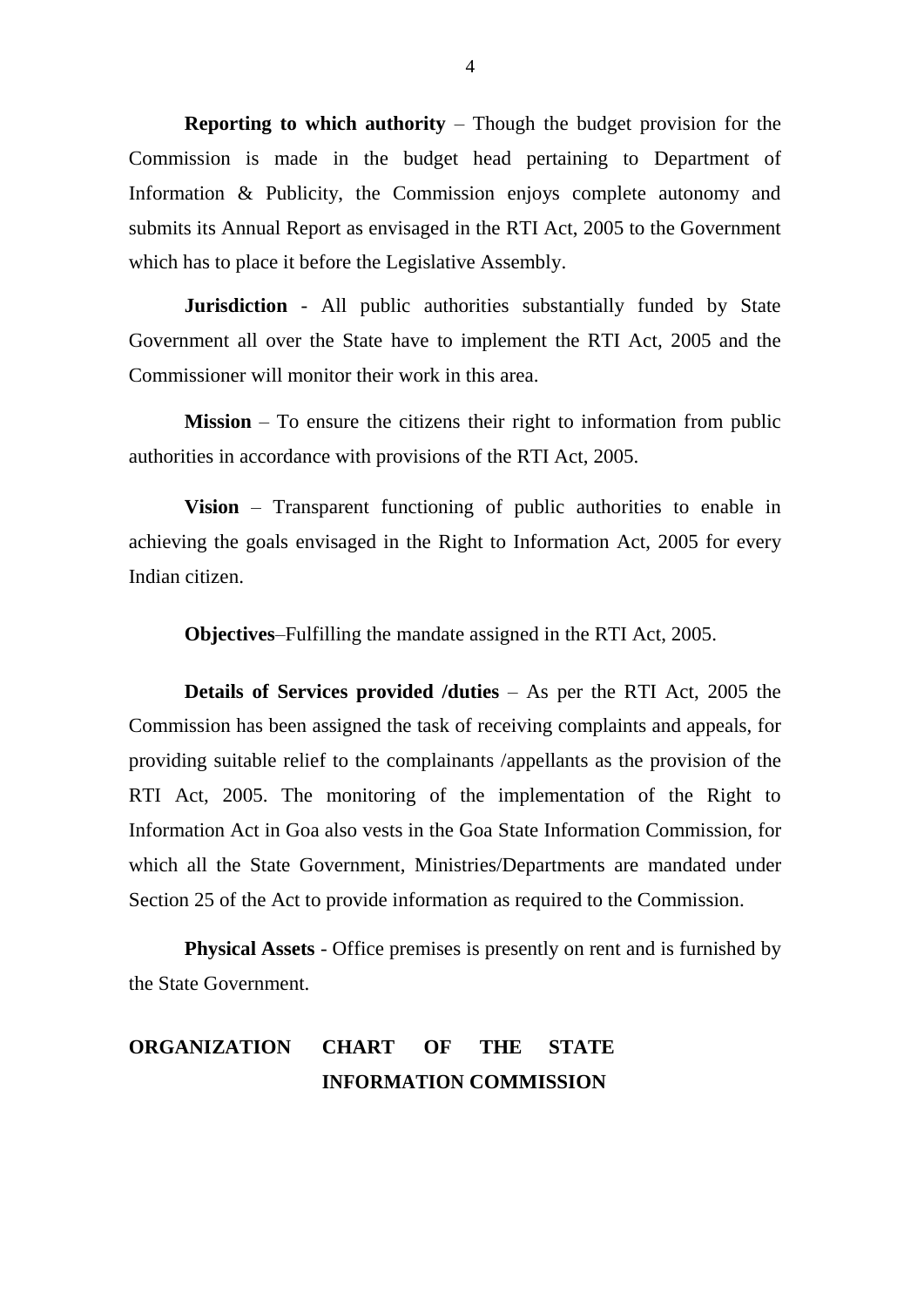

State Chief Information Commissioner and State Information Commissioner

# **Section 4 (1) (b) (ii)**

| Sr.<br>No. | Designation                                    | Powers & Duties                                                                                                                                                                                                                    |
|------------|------------------------------------------------|------------------------------------------------------------------------------------------------------------------------------------------------------------------------------------------------------------------------------------|
| 1.         | <b>State Chief Information</b><br>Commissioner | superintendence, direction and<br>General<br>management of affairs of the State Information<br>Commission. To decide cases as per allotment<br>and to preside over the full bench of the<br>Commission.                            |
| 2.         | <b>State Information</b><br>Commissioner       | To assist the SCIC. The State Commissioner<br>receives appeals and complaints, disposes<br>them independently in respect of his allotment<br>and sit on the full bench in respect of cases<br>which are to be decided by the bench |
| 3.         | Secretary                                      | Supervision over the Administrative, Accounts<br>and Judicial Branches.                                                                                                                                                            |
| 4.         | <b>Under Secretary</b>                         | To assist the Secretary and to do work<br>assigned by the State Chief Information<br>Commissioner/ State<br>Information<br>Commissioner and Secretary.                                                                             |

#### **Powers and duties of Officers and employees**

# **Section 4 (1) (b) (iii)**

#### **Procedures followed in the Appeals and Complaints under RTI Act, 2005**

The Commission receives the complaints under section 18 of the RTI Act. The Complaint is placed before the Presiding Officer of the bench of the Information Commissioners as per work allocation order. The Presiding Officer may order an inquiry, as he/ she deems fit. Generally, the Presiding Officer may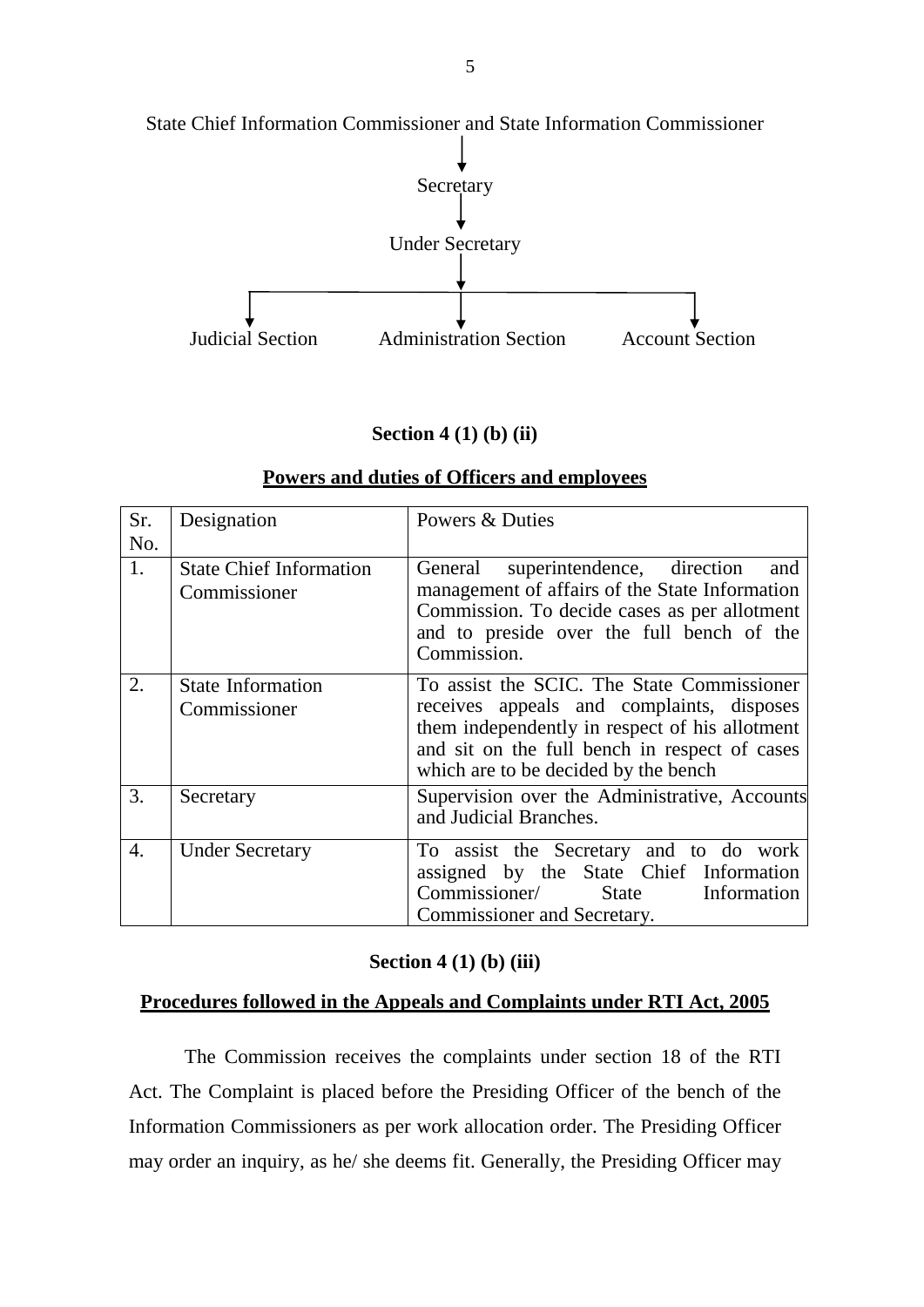seek comments of the Public authority against which complaint has been received and take a suitable decision as per adequate grounds to order an inquiry as provided under section 18. Notices will be issued to all the parties on admission and others who, in the opinion of the commission, can assist it in conducting the Inquiry. Thereafter, final orders are passed giving directions to the SPIOs.

The Commission also receives second appeals against the order of First Appellate Authority under section 19(3) of the RTI Act or in case the PIO has refused information or submitted part information These are placed before the Registrar/Under Secretary, who will examine it from the point of limitation, verification, contents, documents attached etc. and place it before the Commission. The Commission will dispose the appeal as per GSIC (Appeal Procedure) Rules, 2006. The appellant will be invited to present his/her case if he/she desires. At every hearing the appellant need not be present if he/she chooses to do so. After hearing both parties, appropriate final orders are passed by the Commission.

#### **Sn 4(1)(b)(iv)**

# **Norms set for discharge of functions in GSIC**

The Commission follows Government norms for discharge of functions.

#### **Section 4 (1)(b)(v)**

# **The rules/regulations/ instruction/ manuals/ records held in SCIC for discharging is functions:-**

- 1. The Right to Information Act, (RTI) 2005 published in Goa Government Official Gazette, Series I NO 14, Exp) dated. 07-07-2005.
- 2. The Right to Information (Terms of office, salaries , Allowance and other Terms and Conditions of service of Chief Information Commissioner, Information Commissioners in the Central Information Commission , State Chief Information Commissioner and State Information Commissioner in the State Information Commission ) Rules, 2019.
- 3. The GSIC (Appeal Procedure) Rules, 2006.
- 4. The Goa RTI (Regulation of Fee and Cost) Rules, 2006. Both the Rules are published in Goa Govt Extraordinary Gazette No 2, Series I No 45 dated 15-02-2006.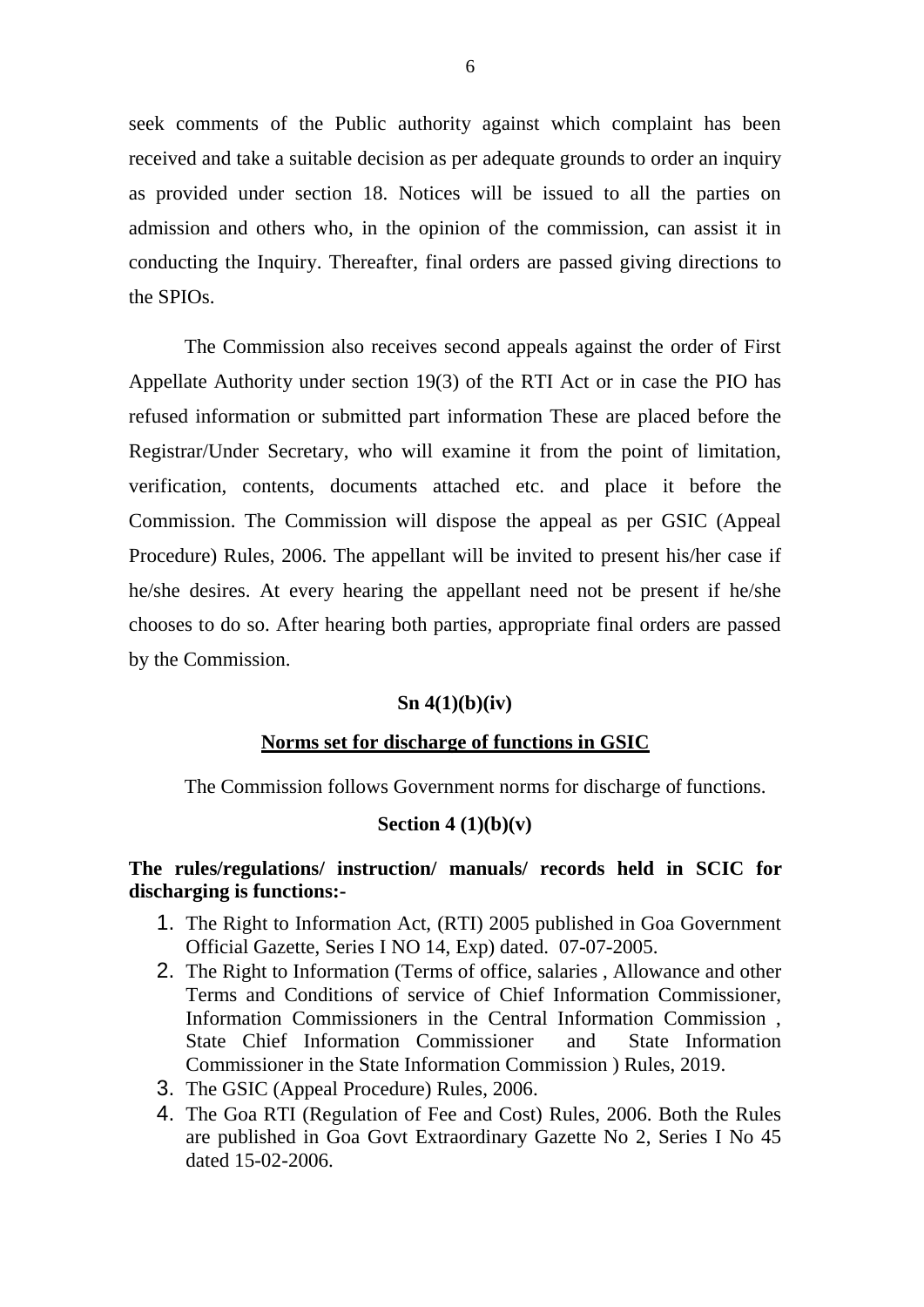5. The manual of Office procedures and GFR and other Goa Government rules for dealing with routine Administrative and Accounts work.

# **Section 4 (1)(b)(vi)**

# **Categories of Documents held by the Commission**

| Sr.              | Subject                           | Doc           | Particulars                                                              | Period<br>οf                                                        |
|------------------|-----------------------------------|---------------|--------------------------------------------------------------------------|---------------------------------------------------------------------|
| No.              |                                   |               |                                                                          | preservation                                                        |
| 1.               | Appeals                           | Files         | Sec 19 of RTI Act                                                        | Not yet decided                                                     |
| $\overline{2}$ . | Complaints                        | Files         | Sec 18 of RTI Act                                                        | Not yet decided                                                     |
| $\overline{3}$ . | Genl/Misc                         | Files/Folders | General/Misc matters                                                     | Not yet decided                                                     |
| $\overline{4}$ . | Administration/ Files<br>Accounts |               | Staff,<br>Reg.<br>Office matters                                         | the<br>As per<br>general<br>of<br>Office<br>rules<br>procedure/ GFR |
| 5.               | <b>Annual Report</b>              | Files         | Material furnished<br>public<br>the<br>by<br>authorities<br>& Government | Not yet decided                                                     |

# **Section 4(1)(b)(vii)**

# **Consultation with Public in formulation of Policy**

The primary function of the Commission is public in nature. Time to time individuals and groups of members of the public seeking any discussion for airing their views are given opportunity to put forward their views to the Commission.

# **Section 4(1)(b) (viii) List of boards/ councils/ Committees or other Bodies constituted for advising SIC**

There are no boards/councils/ committees set up to advice the Commission.

# **Section 4(1)(b)(ix)**

| Sr. | Name & Designation               | Tel. Nos*    | E-mail                                |
|-----|----------------------------------|--------------|---------------------------------------|
| No. |                                  |              |                                       |
|     | Shri Vishwas R. Satarkar, SCIC   | 0832-2437908 |                                       |
|     | Shri Sanjay N. Dhavalikar, SIC   | 0832-2437908 | $\frac{\text{spio-gsic.goa@nic.in}}{$ |
| 3.  | Shri. Vinesh Arlenkar, Secretary | 0832-2438109 |                                       |

#### **Directory of the officers & employees**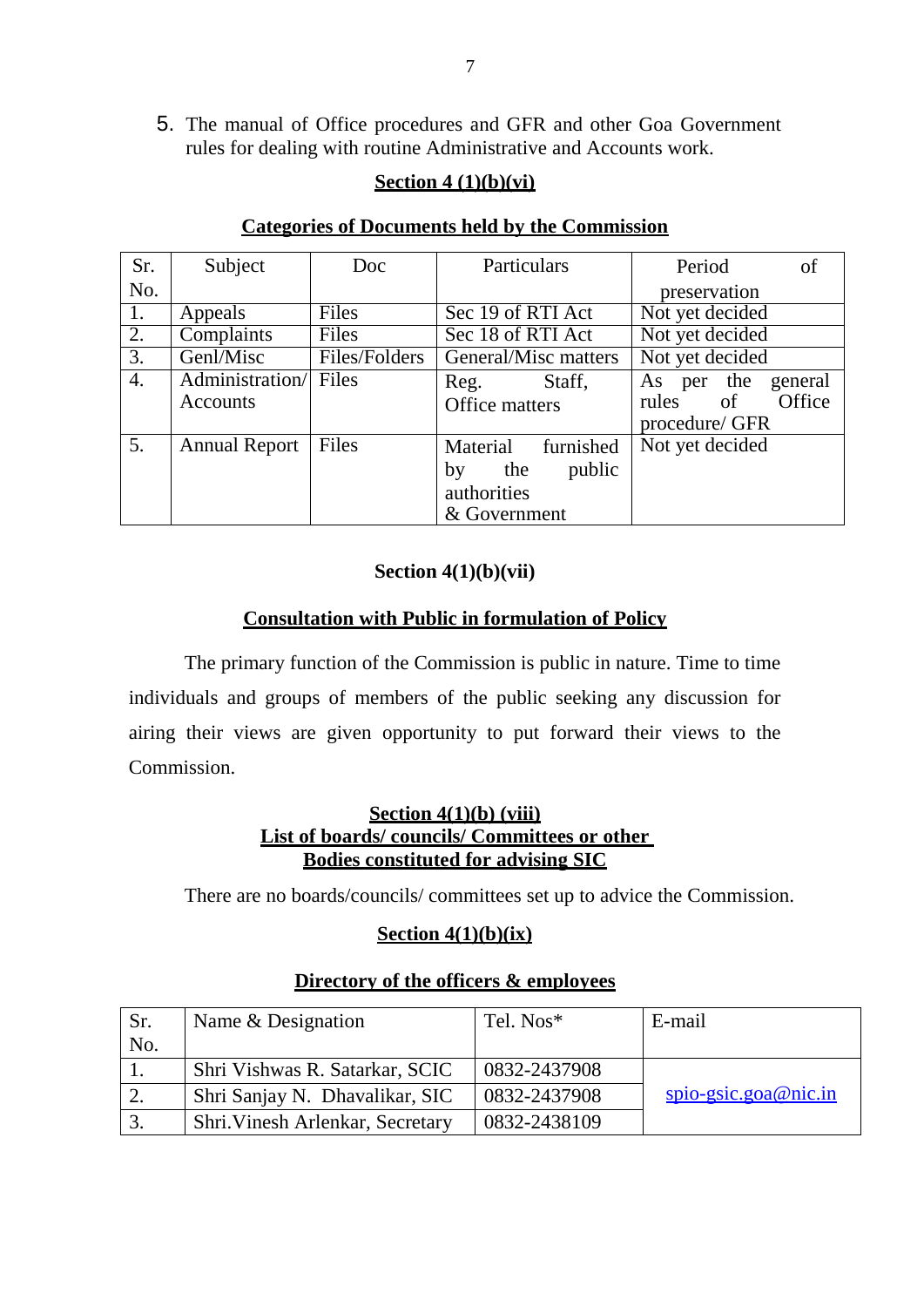# **Details of remuneration of Officers & 4(1)(b)(x)**

# **The Remuneration of officers and employees of Goa State Information Commission are as under 2008-09**

| Sr. | Name & Designation                    | Pay Level       |
|-----|---------------------------------------|-----------------|
| No. |                                       |                 |
| 1.  | Shri Vishwas R. Satarkar,             | As per Level 17 |
|     | <b>Chief Information Commissioner</b> |                 |
| 2.  | Shri Sanjay N. Dhavalikar,            | As per Level 17 |
|     | <b>State Information Commissioner</b> |                 |
| 3.  | Shri. Vinesh Arlenkar,                | As per Level 14 |
|     | Secretary                             |                 |
| 4.  | Shri Shashank V. Thakur,              | As per Level 10 |
|     | Under Secretary-cum-Registrar         |                 |

# **Section**

# **4(1)(b)(xi)Budget**

The budget for 2021-2022 is as follows: -

Grants -in- Aid Rs. 3.00 Cr.

|                  | <b>Salaries</b>        | The Government of Goa has approved          |
|------------------|------------------------|---------------------------------------------|
| 2.               | <b>Office Expenses</b> | Grants-in-aid to the Commission w.e.f       |
| 3.               | Wages                  | $01/04/2009$ . The amount provide under the |
| $\overline{4}$ . | T.A.                   | relevant budget head to the Commission as   |
| 5.               | Advertising            | Grant- in- Aid for 2021-22 is Rs. 3.00 cr.  |
| 6.               | <b>Minor Works</b>     |                                             |

# $\text{Sn }4(1)(\text{xii})$ Details of subsidy programmes

The Commission does not implement any subsidy programmes.

 $\text{Sn }4(1)(\text{xiii})$ Details of Beneficiaries of subsidies Not Applicable

# Section  $4(1)(b)(xiv)$ Detail of Information available in electronic form

| No. | <b>Details of Document</b> | Where it is available         | Retrieval   |
|-----|----------------------------|-------------------------------|-------------|
|     | <b>RTI Act, 2005</b>       | http://egov.goa.nic/rtipublic | By internet |